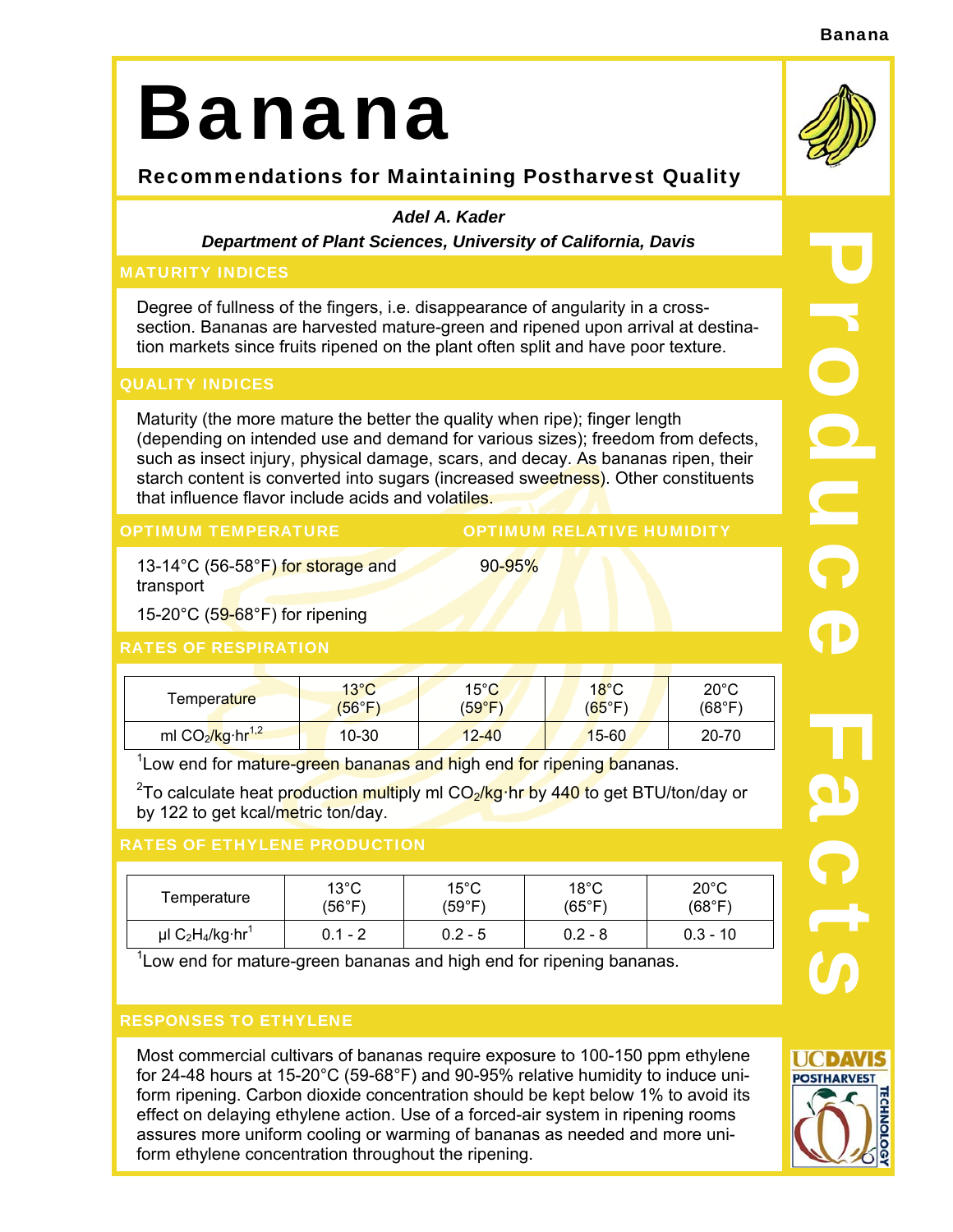#### RESPONSES TO CONTROLLED ATMOSPHERES (CA)

- Optimum CA: 2-5%  $O<sub>2</sub>$  and 2-5% CO<sub>2</sub>
- CA delays ripening and reduces respiration and ethylene production rates.
- Postharvest life potential of mature-green bananas: 2-4 weeks in air and 4-6 weeks in CA at 14°C (58°F)
- Exposure to <2%  $O_2$  and/or >7%  $CO_2$  may cause undesirable texture and flavor.
- Use of CA during transport to delay ripening has facilitated picking bananas at the full mature stage.

#### PHYSICAL DISORDERS

**Skin abrasions.** Abrasions result from skin scuffing against other fruits or surfaces of handling equipment or shipping boxes. When exposed to low (<90%) relative humidity conditions, water loss from scuffed areas is accelerated and their color turns brown to black.

**Impact bruising.** Dropping of bananas may induce browning of the flesh without damage to the skin.

**Creased Stems.** Creasing of the finger stem during handling is a common injury that, along with cut surfaces of hands and clusters, and permits initiation of the crown rot disease complex.

#### PHYSIOLOGICAL DISORDERS

**Chilling injury.** Symptoms include surface discoloration, dull or smoky color, sub epidermal tissues reveal dark-brown streaks, failure to ripen, and, in severe cases, flesh browning. Chilling injury results from exposing bananas to temperatures below 13°C (56°F) for a few hours to a few days, depending on cultivar, maturity, and temperature. For example, moderate chilling injury will result from exposing mature-green bananas to one hour at 10°C (50°F), 5 hours at 11.7°C (53°F), 24 hours at 12.2°C (54°F), or 72 hours at 12.8°C (55°F). Chilled fruits are more sensitive to mechanical injury.

#### PATHOLOGICAL DISORDERS

**Crown rot.** This disease is caused by one or more of the following fungi: *Thielaviopsis paradoxa*, *Lasiodiplodia theobromae*, *Colletotrichum musae*, *Deightoniella torulosa*, and *Fusarium roseum* - which attack the cut surface of the hands. From the rotting hand tissue the fungi grow into the finger neck and with time, down into the fruit.

**Anthracnose.** Caused by *Colletrichum musae*, becomes evident as the bananas ripen, especially in wounds and skin splits.

**Stem-end rot.** Caused by *Lasiodiplodia theobromae* and/or *Thielaviopsis paradoxa*, which enter through the cut stem or hand. The invaded flesh becomes soft and water-soaked.

**Cigar-end rot.** Caused by *Verticillum theobromae* and/or *Trachysphaera fructigena*. The rotted portion of the banana finger is dry and tends to adhere to fruits (appears similar to the ash of a cigar).

**Control strategies.** Minimize bruising; prompt cooling to 14°C (58°F); proper sanitation of handling facilities; hot water treatments [such as 5 minutes in 50°C (122°F) water] and/or fungicide (such as Imazalil) treatment to control crown rot.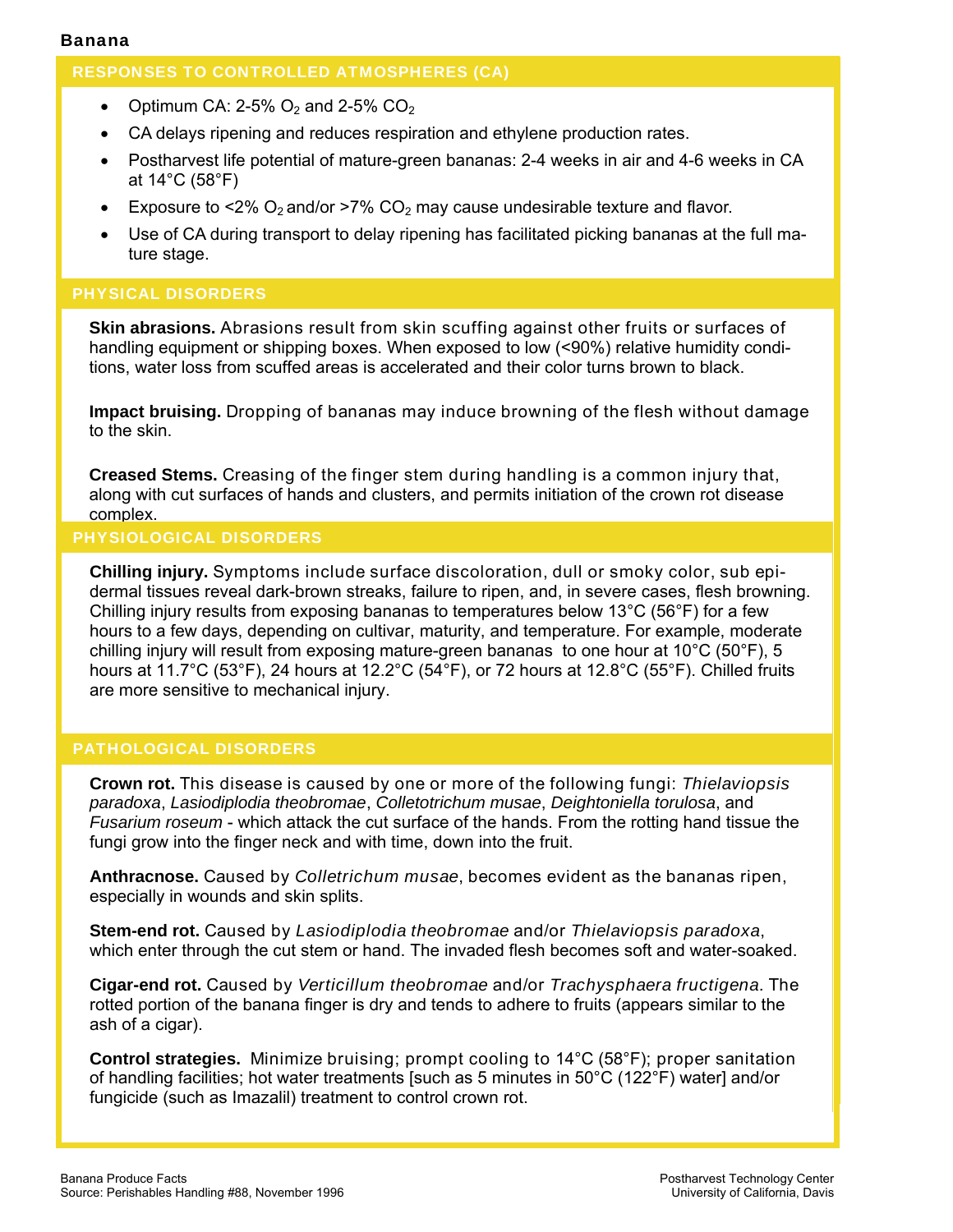#### Banana

# POSTHARVEST PHOTO GUIDE MATURITY AND QUALITY Maturity Stages of Banana Fruits 120 Mg CO<sub>2</sub> per Kg Fruit Per Hr 100 80 MARTURITY STAGES OF BANANA 60 **BANANA RIPENESS CHART** 40 20 0  $\mathbf 2$ 10 12 14 16 18  $\pmb{\mathsf{o}}$  $\pmb{4}$ 6 8 **Time in Days DISORDERS** C<sub>.</sub>H<sub>,</sub>Treated Control ETHYLENE EFFECTS CHILLING INJURY CROWN ROT SKIN ABRASIONS **Eusarium Roseum** ANTHRACNOSE IMPACT BRUISING **Creased stems** L. Theobromae CIGAR-END ROT CREASED STEMS Chilling Injury Control GREY MOLD CHILLING INJURY